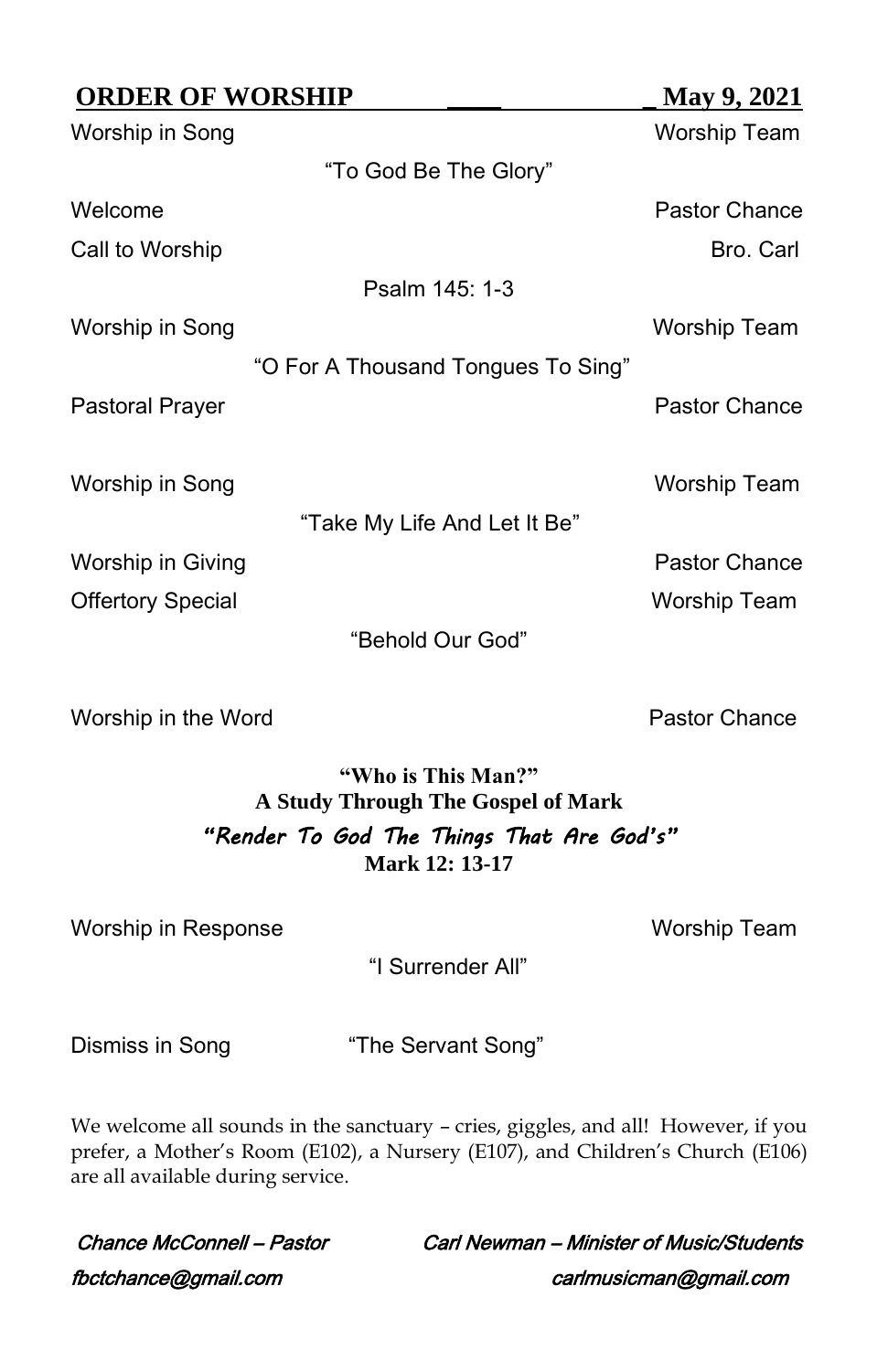# **ANNOUNCEMENTS**

*Welcome New Members! –* We are pleased to welcome Dwight and Cathy Clayton to our First Baptist Church Taylorsville family. The Claytons come to us by transfer of letter from Highview Baptist Church. They have lived in Spencer County for 15 years and have 3 adult children. Welcome to the Clayton Family!

*Are you interested in becoming a member of First Baptist Church Taylorsville?* – Pastor Chance would love to talk with you! You can connect with Pastor Chance after any church service. Also, you can reach him via email at [fbctchance@gmail.com](mailto:fbctchance@gmail.com) or call the church office anytime during the week at 502-477-8197.

*Youth Small Group* – Youth Small Group is cancelled for today, May 9.

**Senior Recognition Sunday - We will be celebrating the Class of 2021** on Sunday, May 23, during the 11:00 a.m. service. Please join us as we recognize our students for the great accomplishments they have achieved especially during a pandemic!

*Celebration Dinner* – Please join us for a special meal and celebration for Bro. Carl and his family on May 30, 5:30 p.m., at Cedar Hill.

|   | <b>Weekly Schedule</b> |    |                        | Last Week's Records |            |  |  |
|---|------------------------|----|------------------------|---------------------|------------|--|--|
| S | 8:30                   | am | Worship Service*       | Morning Worship     | 16/75      |  |  |
|   | 9:45                   | am | Adult Sunday School    | Sunday School       | 16         |  |  |
|   | 11:00                  | am | Worship Service**      | Weekly Budget Goal  | 5,644.94   |  |  |
| T | 6:30                   | pm | <b>Trustee Meeting</b> | Offering            | 6,413.99   |  |  |
| W | 6:30                   | pm | Youth Gathering        | Goal to Date        | 101,608.92 |  |  |
|   |                        |    | Book & Movie Club      | Received to Date    | 105,303.18 |  |  |
|   |                        |    | Nursery                | United We Build     | 275.00     |  |  |
|   |                        |    | Kids Ministry          | Designated          | 25.00      |  |  |
|   |                        |    |                        | Youth               | 4,610.00   |  |  |

**\***(Masks required for the entire service.)

**\*\***(Masks may be removed when socially distanced.)

**First Baptist Church 115 West Main St. Taylorsville, KY 40071 Hours: M – F 9:00 a.m. – 5:00 p.m. information.fbct@gmail.com www.taylorsvillefbc.com 502-477-8197 Facebook: First Baptist Church Taylorsville, KY Adult Sunday School 9:45 am «» Worship 8:30 &11:00 a.m. Wednesday Night Bible Studies: Youth 6:30 p.m./Adults 7:00 p.m.**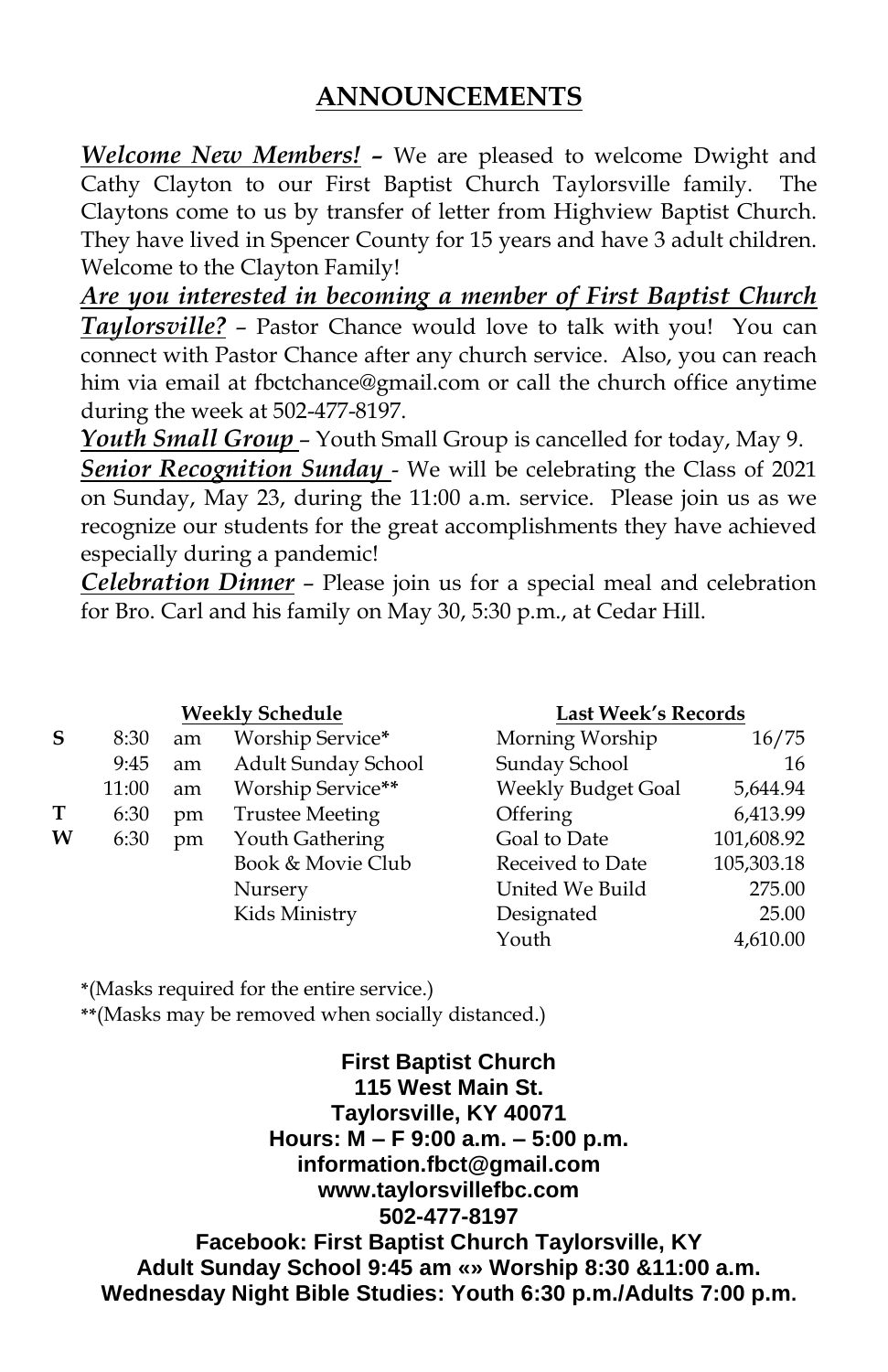#### **"Who is This Man?" A Study through the Gospel of Mark** *"Render To God The Things That Are God's"* **Mark 12: 13-17 Pastor Chance McConnell**

**The Pharisees and the Herodians could not have been more \_\_\_\_\_\_\_\_\_\_\_\_ in their views and beliefs.**

**Jesus is to be the standard and measure by which all \_\_\_\_\_\_\_\_\_\_\_\_ is marked.**

teaches the Word of God. He is the very Word of God and everything **He says and commands is the very command of God and therefore should be followed and obeyed.**

The Pharisees and Herodians words show us the dangerous reality that the **can easily utter things that the \_\_\_\_\_\_\_\_\_\_\_\_ does not truly know or believe.**

**Stating some facts and true statements about someone doesn't necessarily mean that you actually \_\_\_\_\_\_\_\_\_\_\_\_ them or even** *believe* **what you have said.**

**Jesus's words in v17 acknowledge that God, in his wisdom, has created two institutions in the world: the \_\_\_\_\_\_\_\_\_\_\_\_and the \_\_\_\_\_\_\_\_\_\_\_\_.**

**Roman law said that because the Denarius bore the \_\_\_\_\_\_\_\_\_\_\_\_ of the emperor, it belonged to him.** 

**Jesus acknowledges the legitimacy of human government and that there is an obligation for the follower of God to \_\_\_\_\_\_\_\_\_\_\_\_ to those who are in authority over us - for the good and peace of all people.** 

**In God's good \_\_\_\_\_\_\_\_\_\_\_\_ and plan, the power of the sword to wage war and keep peace has been given to the state (Romans 13: 1-7).**

**It is important to understand that the words of Jesus in v17 are not a "blank \_\_\_\_\_\_\_\_\_\_\_\_" for governing authorities. The Christian is to follow those over them unless or until it affects the gathering, the worship, or the preaching of the gospel of Jesus Christ (Acts 4: 18-20).**

**Caesar's authority is ultimately under and superseded by God's authority and so is \_\_\_\_\_\_\_\_\_\_\_\_.** 

**Just as the image of Caesar was on the Denarius and therefore it was owed to him, so too**  we are to give unto God the things that his image is on:

**There are at least two ways to "render to God that which is God's":**

**(1) \_\_\_\_\_\_\_\_\_\_\_\_ (your faith) (2) \_\_\_\_\_\_\_\_\_\_\_\_ (your growth)**

There is no giving to God unless there is first belief in God and valuing of  $\_\_$ 

**You will not truly know Jesus until you understand His \_\_\_\_\_\_\_\_\_\_\_\_ and all that He has done for you through His life and death.**

We also give to God what is God's (ourselves) by growing to be more like \_\_\_\_\_\_\_\_

**As a Christian, your life should be marked \_\_\_\_\_\_\_\_\_\_\_\_ by the character, qualities, service, sacrifice, selflessness, forgiveness, devotion, and love of Jesus Christ.** 

| opposite | truth | rightly   | mouth /<br>heart | know           | Church/<br>State | image | submit | wisdom       |
|----------|-------|-----------|------------------|----------------|------------------|-------|--------|--------------|
| "check"  | ours  | ourselves | salvation        | sanctification | <b>Jesus</b>     | value | Him    | increasingly |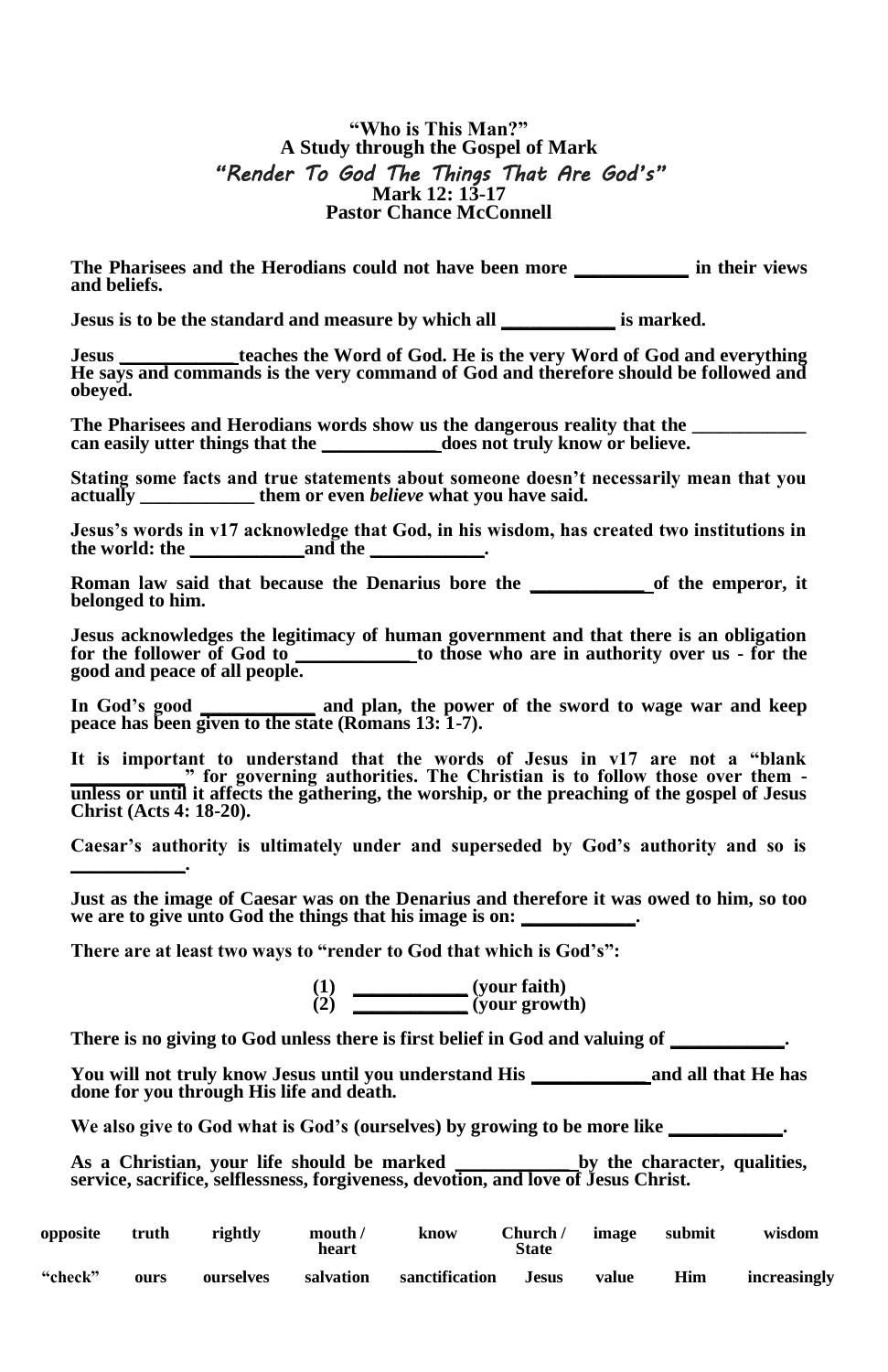

**"I appeal to you therefore, brothers, by the mercies of God, to present your bodies as a living sacrifice, holy and acceptable to God, which is your spiritual worship."**